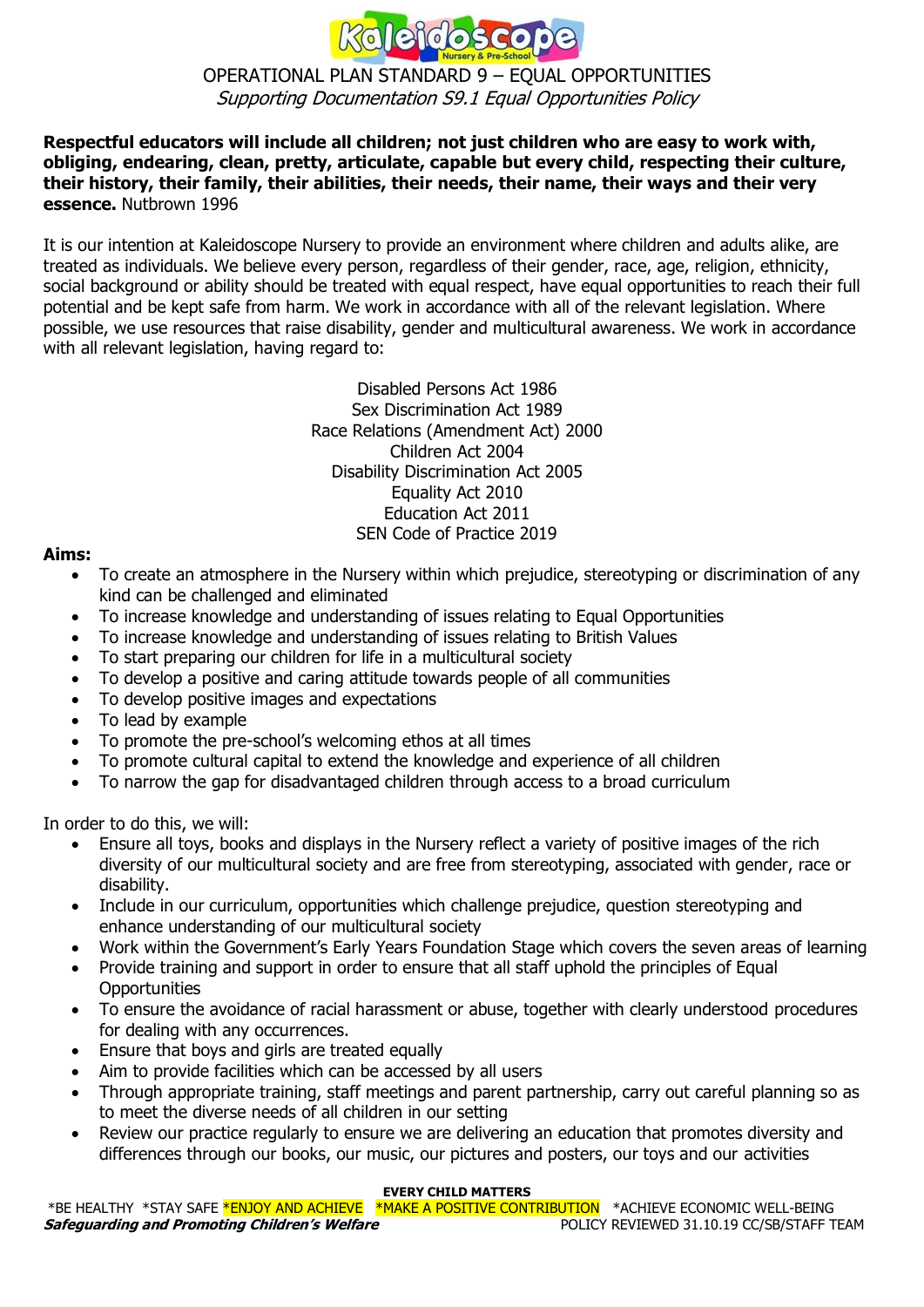

### OPERATIONAL PLAN STANDARD 9 – EQUAL OPPORTUNITIES Supporting Documentation S9.1 Equal Opportunities Policy

- Challenge inappropriate attitudes by talking to children and their parents where appropriate to promote positive values which are free from prejudice
- Provide a rich learning environment in which children can select what is appropriate, for their individual needs
- Through the use of observations and records, ensure that children's individual needs are identified and met
- Encourage and develop positive links with the local community
- Liaise with parents to meet their child's medical, cultural and dietary needs
- Aim to provide information in various ways in order to communicate with differing needs
- Provide settling-in sessions, setting no time limits on a child settling in, but appreciating what's best for the child
- Provide opportunities for children to access activities to improve their cultural capital through off-site visits, plays, trips and organised visitors
- Adapt and extend our practice to ensure all children can access all activities
- •

# **Nursery Practice and Delivery:**

We will endeavour to:

- Ensure equal access to resources, toys and equipment
- Ensure equal opportunity for talking and listening in small groups
- Create an environment where co-operation is central and in which children will play in a range of grouping contexts: single or in friendship groups, in mixed sex, ability or age groups, or at random
- Encourage all children to gain a variety of experiences regardless of their gender
- Be sensitive to the religious beliefs of all
- Teach the children the necessary skills to resolve conflict and raise self esteem
- Draw on examples from many cultural traditions/festivals without indoctrination in any specific faith (we welcome information about family customs and beliefs from parents)
- Create opportunities for children to explore, acknowledge and value similarities and differences between themselves and others
- Support children with learning difficulties and disabilities

#### **Assessment:**

We monitor our assessment procedures to ensure that they are free from prejudice or discrimination. We operate an 'open door' policy to share together any worries or concerns as they arise. We aim to monitor children's progress, identify any areas for concern and take the appropriate action to provide support in line with the 'SEN Code of Practice'.

#### **Other Agencies:**

We will work alongside other agencies wherever possible, taking their expertise on board to help us cater with the differing needs of all children. We will talk with parents, listening to their recommendations and using vital information to inform their child's planning and development.

Should any person believe that this policy is not being adhered to, it is their duty to bring the matter to the attention of the officer in charge (Chantelle Matts) at the earliest opportunity. We are aware of our obligations under the Disability Discrimination Act 2005. We will endeavour to fulfil not only our legal requirements but also the spirit of the Act, in our recruitment policy and the accessibility of our services to parents, carers and the general public.